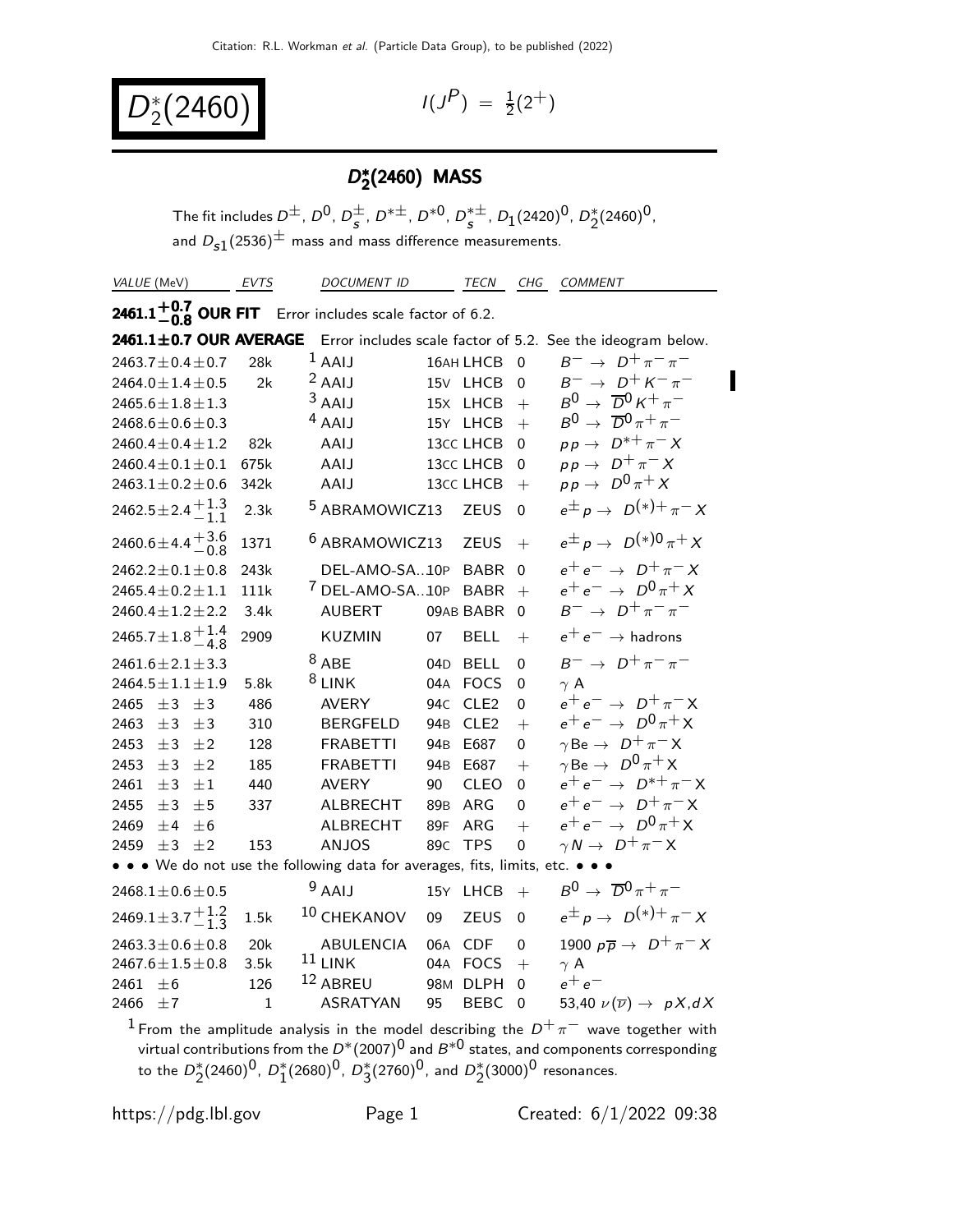- <sup>2</sup> From the amplitude analysis in the model describing the  $D^+\pi^-$  wave together with virtual contributions from the  $D^*(2007)^0$  and  $B^{*0}$  states, nonresonant spin-0 and spin- $1$  components as well as the  $D_0^*(2400)^{\hat{0}}$ ,  $D_2^*(2460)^{\hat{0}}$  and  $D_1^*(2760)^{\hat{0}}$  resonances.
- 3 From the Dalitz plot analysis including various  $K^*$  and  $D^{**}$  mesons as well as broad 4 structures in the K π S-wave and the D π S- and P-waves.<br>- Modeling the π<sup>+</sup> π<sup>−</sup> S-wave with the Isobar formalism.
- 
- 5 From the combined fit of the  $M(D^+\pi^-)$  and  $M(D^{*+}\pi^-)$  distributions. and A<sub>D<sub>2</sub></sub> fixed to the theoretical prediction of  $-1$ .
- $^6$  From the fit of the  $M(D^0 \pi^+)$  distribution. The widths of the  $D_1^+$  $\frac{1}{1}$  and  $D_2^{*+}$  $2^{\ast +}$  are fixed to 25 MeV and 37 MeV, and A $_{D_1}$  and A $_{D_2}$  are fixed to the theoretical predictions of 3  $and -1$ , respectively.
- 
- 7 At a fixed width of 50.5 MeV.<br><sup>8</sup> Fit includes the contribution from  $D_0^*(2400)^0$ .
- 9 Modeling the  $\pi^+\pi^-$  S-wave with the K-matrix formalism.

10 Calculated using the mass difference  $m(D_2^{*0}) - m(D^{*+})$   $PDG$  reported below and  $m(D^{*+})$  $_{PDG}$  = 2010.27  $\pm$  0.17 MeV. The 0.17 MeV uncertainty of the PDG mass value should be added to the experimental uncertainty of  $\frac{+1.2}{-1.3}$  MeV.

11 Fit includes the contribution from  $D_0^*(2400)$  Not independent of the corresponding mass difference measurement,  $(m_{D_2^*(2460)^{\pm}}) - (m_{D_2^*(2460)^{0}})$ .

12 No systematic error given.

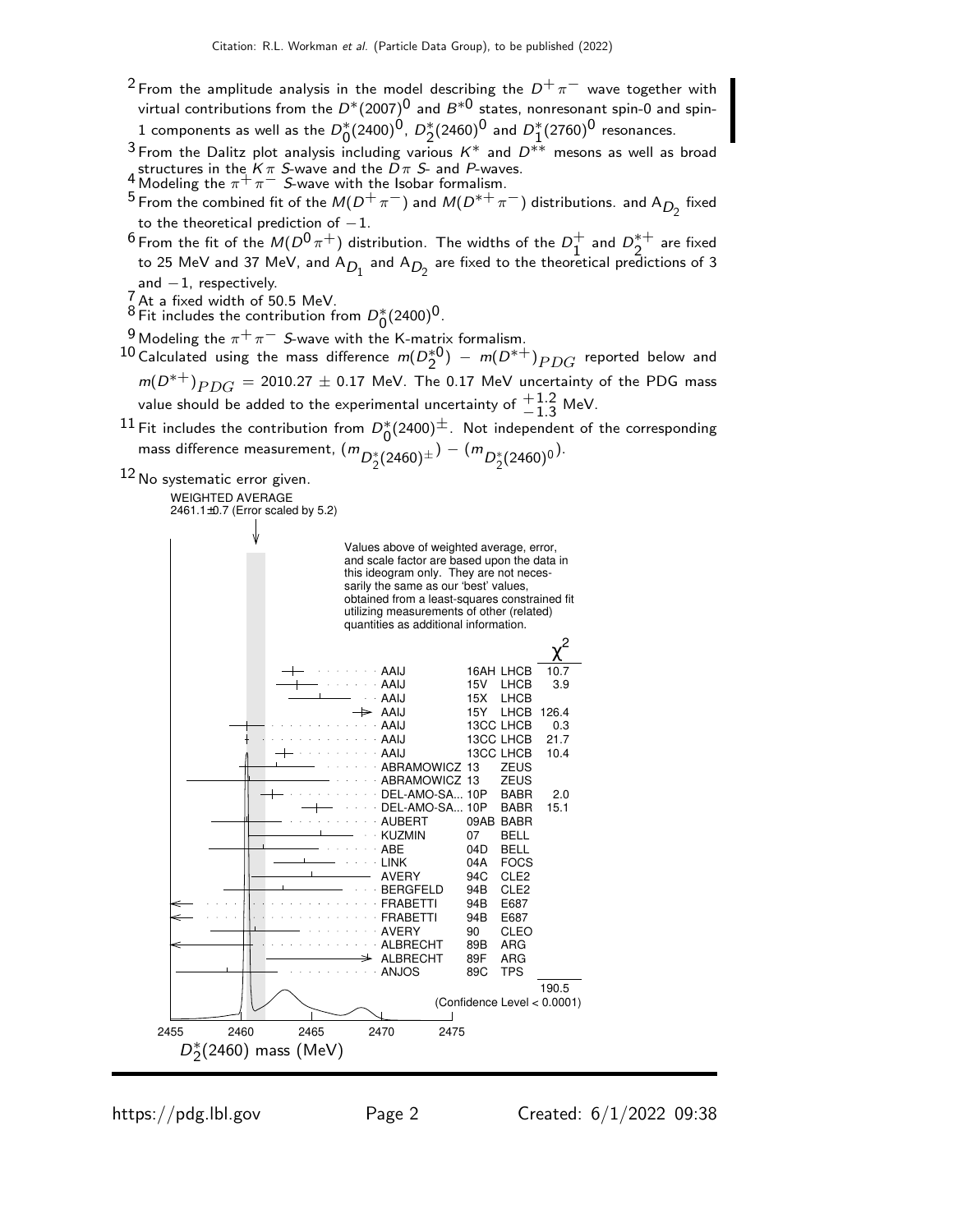## $m_{D_2^*(2460)^0} - m_{D^+}$

The fit includes  $D^{\pm}$ ,  $D^{0}$ ,  $D^{\pm}$  $\frac{\pm}{s}$ , D<sup>\* $\pm$ </sup>, D<sup>\*0</sup>, D<sup>\* $\pm$ </sup>  $_s^{*\pm}$ ,  $D_1(2420)^0$ ,  $D_2^*(2460)^0$ , and  $D_{s1}(2536)^{\pm}$  mass and mass difference measurements.

| <i>VALUE</i> (MeV)                                       | EVTS | DOCUMENT ID | TECN | <i>COMMENT</i>                                                |
|----------------------------------------------------------|------|-------------|------|---------------------------------------------------------------|
| 591.5 $+0.7$ OUR FIT Error includes scale factor of 5.9. |      |             |      |                                                               |
| 593.9 $\pm$ 0.6 $\pm$ 0.5                                | 20k  |             |      | ABULENCIA 06A CDF 1900 $p\overline{p} \rightarrow D^+\pi^- X$ |

# $m_{D_2^*(2460)^0} - m_{D^{*+}}$

The fit includes  $D^{\pm}$ ,  $D^{0}$ ,  $D^{\pm}$  $\frac{\pm}{s}$ , D<sup>\* $\pm$ </sup>, D<sup>\*0</sup>, D<sup>\* $\pm$ </sup>  $_s^{*\pm}$ ,  $D_1(2420)^0$ ,  $D_2^*(2460)^0$ , and  $D_{s1}(2536)^{\pm}$  mass and mass difference measurements.

| <i>VALUE</i> (MeV)                                             | EVTS | DOCUMENT ID                                               | <b>TECN</b> | <i>COMMENT</i> |  |
|----------------------------------------------------------------|------|-----------------------------------------------------------|-------------|----------------|--|
| <b>450.9 - 0.7 OUR FIT</b> Error includes scale factor of 5.9. |      |                                                           |             |                |  |
| 458.8 ± 3.7 $^{+1.2}_{-1.3}$                                   | 1.5k | CHEKANOV 09 ZEUS $e^{\pm} p \rightarrow D^{(*)+} \pi^- X$ |             |                |  |

## $m_{D_2^*(2460)^{\pm}} - m_{D_2^*(2460)^{0}}$

| VALUE (MeV)               | <i>DOCUMENT ID</i> | TECN                | COMMENT                                         |
|---------------------------|--------------------|---------------------|-------------------------------------------------|
| $2.4 \pm 1.7$ OUR AVERAGE |                    |                     |                                                 |
| $3.1 + 1.9 + 0.9$         | LINK               | 04A FOCS $\gamma$ A |                                                 |
| $-2+4+4$                  | BERGEELD           |                     | 94B CLE2 $e^+e^- \rightarrow$ hadrons           |
| $0 + 4$                   | FRABETTI           |                     | 94B E687 $\gamma$ Be $\rightarrow$ D $\pi$ X    |
| $14 + 5 + 8$              |                    |                     | ALBRECHT 89F ARG $e^+e^- \rightarrow D^0\pi^+X$ |

### D\*  $_{2}^{\ast}$ (2460) WIDTH

| VALUE (MeV)                                 | EVTS | DOCUMENT ID               | TECN              | CHG            | <i>COMMENT</i>                                              |
|---------------------------------------------|------|---------------------------|-------------------|----------------|-------------------------------------------------------------|
| 47.3± 0.8 OUR AVERAGE                       |      |                           |                   |                | Error includes scale factor of 1.5. See the ideogram below. |
| $47.0 + 0.8 + 1.0$                          | 28k  | $1$ AAIJ                  | 16AH LHCB         | $\Omega$       | $B^ \rightarrow$ $D^+\pi^-\pi^-$                            |
| 43.8 $\pm$ 2.9 $\pm$ 1.8                    | 2k   | $2$ AAIJ                  | 15V LHCB          | $\Omega$       | $B^ \rightarrow$ $D^+$ $K^ \pi^-$                           |
| $46.0 \pm 3.4 \pm 3.2$                      |      | $3$ AAIJ                  | 15X LHCB          | $+$            | $B^0 \rightarrow \overline{D}{}^0 K^+ \pi^-$                |
| 47.3 $\pm$ 1.5 $\pm$ 0.7                    |      | $4$ AAIJ                  | 15Y LHCB          | $+$            | $B^0 \rightarrow \overline{D}{}^0 \pi^+ \pi^-$              |
| $43.2 + 1.2 + 3.0$                          | 82k  | AAIJ                      | 13CC LHCB         | $\Omega$       | $pp \rightarrow D^{*+} \pi^- X$                             |
| $45.6 + 0.4 + 1.1$                          | 675k | AAIJ                      | 13CC LHCB         | $\overline{0}$ | $pp \rightarrow D^+\pi^- X$                                 |
| $48.6 + 1.3 + 1.9$                          | 342k | AAIJ                      | 13CC LHCB         | $+$            | $pp \rightarrow D^0 \pi^+ X$                                |
| 46.6 ± $8.1^{+}_{-}$ $\frac{5.9}{3.8}$ 2.3k |      | <sup>5</sup> ABRAMOWICZ13 | <b>ZEUS</b>       | $\Omega$       | $e^{\pm} p \rightarrow D^{(*)+} \pi^- X$                    |
| $50.5 \pm 0.6 \pm 0.7$                      | 243k | DEL-AMO-SA10P             | BABR 0            |                | $e^+e^- \rightarrow D^+\pi^-X$                              |
| $41.8 \pm 2.5 \pm 2.9$                      | 3.4k | <b>AUBERT</b>             | 09AB BABR         | $\Omega$       | $B^ \rightarrow$ $D^+\pi^-\pi^-$                            |
| $49.7 + 3.8 + 6.4$                          | 2909 | <b>KUZMIN</b>             | 07<br><b>BELL</b> | $+$            | $e^+e^- \rightarrow$ hadrons                                |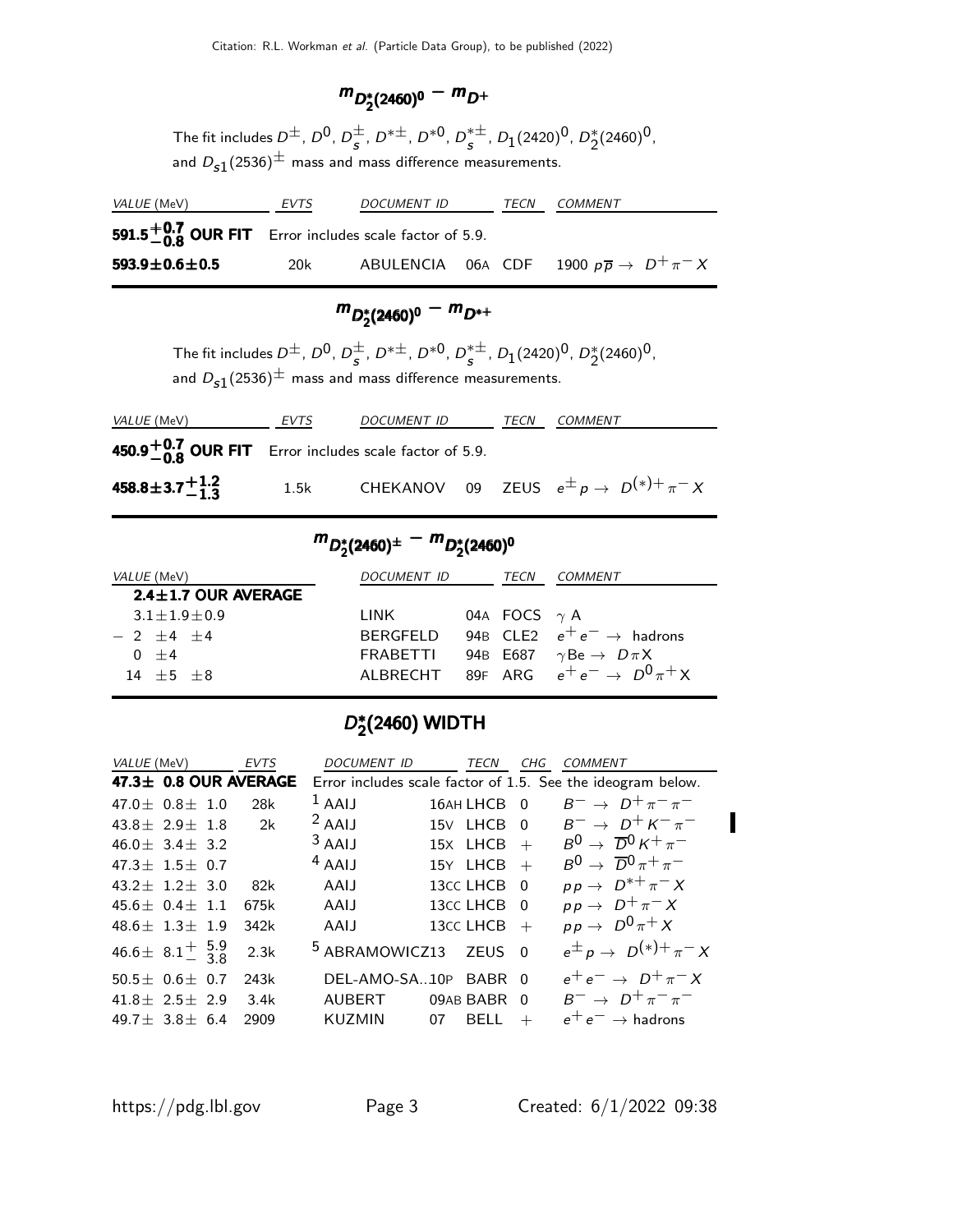

 $^1$  From the amplitude analysis in the model describing the  $D^+\,\pi^-$  wave together with virtual contributions from the  $D^*(2007)^0$  and  $B^{*0}$  states, and components corresponding to the  $D_2^*(2460)^0$ ,  $D_1^*(2680)^0$ ,  $D_3^*(2760)^0$ , and  $D_2^*(3000)^0$  resonances.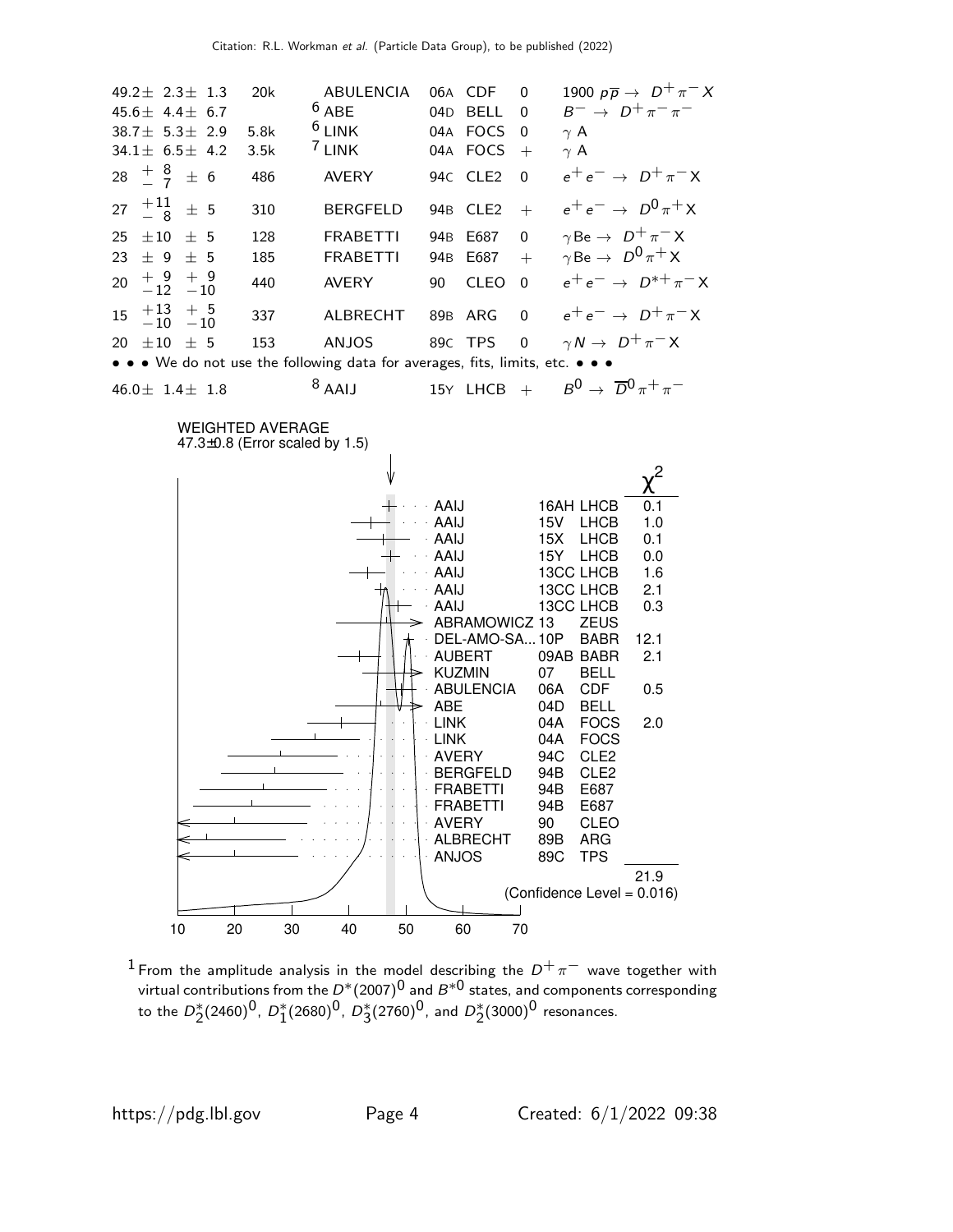- <sup>2</sup> From the amplitude analysis in the model describing the  $D^+\pi^-$  wave together with virtual contributions from the  $D^*(2007)^0$  and  $B^{*0}$  states, nonresonant spin-0 and spin- $1$  components as well as the  $D_0^*(2400)^{\hat{0}}$ ,  $D_2^*(2460)^{\hat{0}}$  and  $D_1^*(2760)^{\hat{0}}$  resonances.
- $3$  From the Dalitz plot analysis including various  $K^*$  and  $D^{**}$  mesons as well as broad structures in the K  $\pi$  S-wave and the D  $\pi$  S- and P-waves.<br><sup>4</sup> Modeling the  $\pi^+ \pi^-$  S-wave with the Isobar formalism.
- 
- 5 From the combined fit of the  $M(D^+\pi^-)$  and  $M(D^{*+}\pi^-)$  distributions. and  $A_{D_2}$  fixed to the theoretical prediction of  $-1$ .
- $^6$  Fit includes the contribution from  $D_0^*(2400)^0$ .
- <sup>7</sup> Fit includes the contribution from  $D_0^*(2400)^{\pm}$ .
- 8 Modeling the  $\pi^+\pi^-$  S-wave with the K-matrix formalism.

 $D_{2}^{*}(2460)$  width (MeV)

### D,\*  $_2^*(2460)$  DECAY MODES

 $\overline{D}_2^{*}(2460)$  modes are charge conjugates of modes below.

| Fraction $(\Gamma_i/\Gamma)$<br>Mode                                                                                                 |  |
|--------------------------------------------------------------------------------------------------------------------------------------|--|
| $\Gamma_1$<br>$D \pi^-$<br>seen<br>$\Gamma_2$ $D^*(2010)\pi^-$<br>seen<br>$\Gamma_3$ $D \pi^+ \pi^-$<br>$\Gamma_4$ $D^* \pi^+ \pi^-$ |  |

### D,<br>D,  $_2^\ast$ (2460) BRANCHING RATIOS

| $\Gamma(D\pi^-)/\Gamma_{\rm total}$ |             |                    |             |     | $\Gamma_1/\Gamma$                           |
|-------------------------------------|-------------|--------------------|-------------|-----|---------------------------------------------|
| <i>VALUE</i>                        | <b>EVTS</b> | <b>DOCUMENT ID</b> | <b>TECN</b> | CHG | COMMENT                                     |
| seen                                | 3.4k        | AUBERT             |             |     | 09AB BABR 0 $B^- \rightarrow D^+\pi^-\pi^-$ |
| seen                                | 337         | AI BRECHT          |             |     | 89B ARG 0 $e^+e^- \rightarrow D^+\pi^-X$    |
| seen                                |             | ALBRECHT           |             |     | 89F ARG + $e^+e^- \rightarrow D^0 \pi^+ X$  |
| seen                                |             | ANJOS              |             |     | 89C TPS 0 $\gamma N \rightarrow D^+\pi^- X$ |

| $\Gamma(D^*(2010)\pi^-)/\Gamma_{\rm total}$ |                                                         |           |                                          | $\Gamma_2/\Gamma$                 |
|---------------------------------------------|---------------------------------------------------------|-----------|------------------------------------------|-----------------------------------|
| <i>VALUE</i>                                | <i>DOCUMENT ID</i>                                      | TECN      | CHG COMMENT                              |                                   |
| seen                                        | ACKERSTAFF 97W OPAL 0 $e^+e^- \rightarrow D^{*+}\pi^-X$ |           |                                          |                                   |
| seen                                        | AVFRY                                                   | 90 CLEO 0 |                                          | $e^+e^- \rightarrow D^{*+}\pi^-X$ |
| seen                                        | AI BRECHT                                               |           | 89H ARG 0 $e^+e^- \rightarrow D^*\pi^-X$ |                                   |

| $\Gamma(D\pi^{-})/\Gamma(D^{*}(2010)\pi^{-})$<br>$\Gamma_1/\Gamma_2$ |      |                                  |        |     |                                           |  |  |  |
|----------------------------------------------------------------------|------|----------------------------------|--------|-----|-------------------------------------------|--|--|--|
| VALUE EVTS                                                           |      | <b>DOCUMENT ID</b>               | TECN   | CHG | COMMENT                                   |  |  |  |
| $1.52 \pm 0.14$ OUR AVERAGE                                          |      |                                  |        |     |                                           |  |  |  |
| 1.4 $\pm$ 0.3 $\pm$ 0.3 2.3k                                         |      | <sup>1</sup> ABRAMOWICZ13 ZEUS 0 |        |     | $e^{\pm} p \rightarrow D^{(*)+} \pi^- X$  |  |  |  |
| 1.1 $\pm$ 0.4 $\frac{+0.3}{-0.2}$ 1371                               |      | <sup>2</sup> ABRAMOWICZ13 ZEUS + |        |     | $e^{\pm} p \rightarrow D^{(*)0} \pi^+ X$  |  |  |  |
| $1.47 \pm 0.03 \pm 0.16$                                             | 379k | DEL-AMO-SA10P BABR 0             |        |     | $e^+e^- \rightarrow$<br>$D^{(*)+}\pi^- X$ |  |  |  |
| 2.8 ± 0.8 $^{+0.5}_{-0.6}$ 1.5k                                      |      | CHEKANOV<br>09                   | ZEUS 0 |     | $e^{\pm} p \rightarrow D^{(*)+} \pi^- X$  |  |  |  |
| https://pdg.lbl.gov                                                  |      | Page 5                           |        |     | Created: 6/1/2022 09:38                   |  |  |  |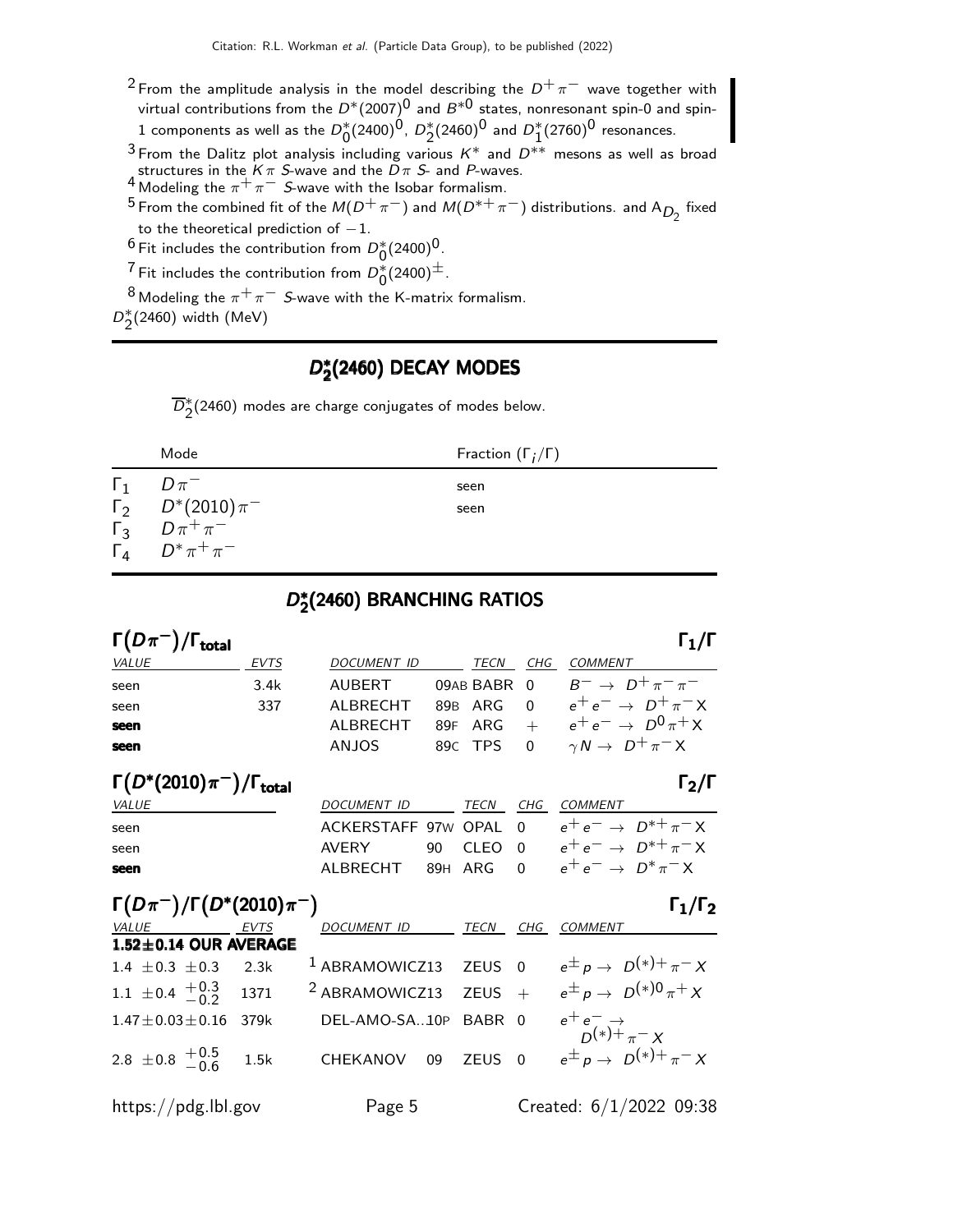| 2.2 $\pm$ 0.7 $\pm$ 0.6                                                       | AVERY    |  | 94C CLE2 0 $e^+e^- \to D^{*+}\pi^- X$             |
|-------------------------------------------------------------------------------|----------|--|---------------------------------------------------|
| $1.9 \pm 1.1 \pm 0.3$                                                         | BERGEELD |  | 94B CLE2 + $e^+e^- \rightarrow$ hadrons           |
| 2.3 $\pm$ 0.8                                                                 | AVFRY    |  | 90 CLEO 0 $e^+e^-$                                |
| 3.0 $\pm$ 1.1 $\pm$ 1.5                                                       |          |  | ALBRECHT 89H ARG 0 $e^+e^- \rightarrow D^*\pi^-X$ |
| • • • We do not use the following data for averages, fits, limits, etc. • • • |          |  |                                                   |

- 1.9 ±0.5 ABE 04D BELL 0  $B^{-} \to D^{(*)+} \pi^{-} \pi^{-}$ 
	- <sup>1</sup> From the combined fit of the  $M(D^+\pi^-)$  and  $M(D^{*+}\pi^-)$  distributions. and A<sub>D<sub>2</sub></sub> fixed to the theoretical prediction of  $-1$ .
	- $^2$  From the fit of the  $M(D^0 \pi^+)$  distribution. The widths of the  $D_1^+$  $\frac{1}{1}$  and  $D_2^{*+}$  $2^{\ast +}$  are fixed to 25 MeV and 37 MeV, and A $_{D_1}$  and A $_{D_2}$  are fixed to the theoretical predictions of 3 and  $-1$ , respectively.

| $\Gamma(D\pi^{-})/\lceil \Gamma(D\pi^{-}) + \Gamma(D^{*}(2010)\pi^{-}) \rceil$ | $\Gamma_1/(\Gamma_1+\Gamma_2)$ |                                                        |             |     |                                                                                                                                                  |
|--------------------------------------------------------------------------------|--------------------------------|--------------------------------------------------------|-------------|-----|--------------------------------------------------------------------------------------------------------------------------------------------------|
| VALUE                                                                          | <b>EVTS</b>                    | <b>DOCUMENT ID</b>                                     | <b>TECN</b> | CHG | <b>COMMENT</b>                                                                                                                                   |
| • • • We do not use the following data for averages, fits, limits, etc. • • •  |                                |                                                        |             |     |                                                                                                                                                  |
| $0.62 \pm 0.03 \pm 0.02$                                                       | 8414                           | $^1$ AUBERT                                            |             |     | 09Y BABR 0 $B^+ \to D_2^{*0} \ell^+ \nu_\ell$                                                                                                    |
| $0.62 \pm 0.03 \pm 0.02$                                                       | 3361                           |                                                        |             |     | <sup>1</sup> AUBERT 09Y BABR + $\overline{B}^0 \rightarrow D_2^{\ast+} \ell^- \nu_{\ell}$                                                        |
|                                                                                |                                | partial widths for charged and neutral $D_2^*$ mesons. |             |     | <sup>1</sup> Assuming $\Gamma(\Upsilon(45) \rightarrow B^+B^-) / \Gamma(\Upsilon(45) \rightarrow B^0\overline{B}^0) = 1.065 \pm 0.026$ and equal |

#### D,<br>D,  $D_2^*(2460)$  POLARIZATION AMPLITUDE A $_{D_2}$  $D^\ast_2$ (2460) POLARIZATION AMPLITUDE A $_{D_2}$

A polarization amplitude  $A_{D_2}$  is a parameter that depends on the initial polarization of the  $D_2$ . For  $\bar{D_2}$  decays the helicity angle,  $\theta_H$ , distribution varies like  $1 + A_{D_2} \cos^2(\theta_H)$ , where  $\theta_H$  is the angle in the  $D^*$  rest frame between the two pions emitted by the  $D_2 \to D^* \pi$  and  $D^* \to D \pi$ .

| <i>VALUE</i>                                                                  | EVTS | DOCUMENT ID        | TECN | CHG COMMENT                                                                                  |
|-------------------------------------------------------------------------------|------|--------------------|------|----------------------------------------------------------------------------------------------|
| • • • We do not use the following data for averages, fits, limits, etc. • • • |      |                    |      |                                                                                              |
|                                                                               |      |                    |      | $-1.16\pm0.35$ 2.3k <sup>1</sup> ABRAMOWICZ13 ZEUS 0 $e^{\pm} p \rightarrow D^{(*)+}\pi^- X$ |
| consistent with $-1$ 243k                                                     |      |                    |      | DEL-AMO-SA10P BABR 0 $e^+e^- \rightarrow D^+\pi^-X$                                          |
| $-0.74 + {}^{+0.49}_{-0.38}$                                                  |      | <sup>2</sup> AVERY |      | 940 CLE2 0 $e^+e^- \to D^{*+}\pi^- X$                                                        |

<sup>1</sup> From the combined fit of the  $M(D^+\pi^-)$  and  $M(D^{*+}\pi^-)$  distributions.

<sup>2</sup> Systematic uncertainties not estimated.

### D,<br>D,  $_2^*(2460)$  REFERENCES

| AAIJ<br>AAIJ |    | 16AH PR D94 072001<br>15V PR D91 092002 | R. Aaij et al.<br>R. Aaij et al. | (LHCb Collab.)<br>(LHCb Collab.) |
|--------------|----|-----------------------------------------|----------------------------------|----------------------------------|
| Also         |    | PR D93 119901 (errat.)                  | R. Aaij et al.                   | (LHCb Collab.)                   |
| AAIJ         |    | 15X PR D92 012012                       | R. Aaij et al.                   | (LHCb Collab.)                   |
|              |    | AAIJ 15Y PR D92 032002                  | R. Aaij et al.                   | (LHCb Collab.)                   |
| AAIJ         |    | 13CC JHEP 1309 145                      | R. Aaij et al.                   | (LHCb Collab.)                   |
|              |    | ABRAMOWICZ 13 NP B866 229               | H. Abramowicz et al.             | (ZEUS Collab.)                   |
|              |    | DEL-AMO-SA 10P PR D82 111101            | P. del Amo Sanchez et al.        | (BABAR Collab.)                  |
| AUBERT       |    | 09AB PR D79 112004                      | B. Aubert et al.                 | BABAR Collab.)                   |
| AUBERT 09Y   |    | PRL 103 051803                          | B. Aubert et al.                 | (BABAR Collab.)                  |
| CHEKANOV     | 09 | EPJ C60 25                              | S. Chekanov et al.               | (ZEUS Collab.)                   |
| KUZMIN       |    | 07 PR D76 012006                        | A. Kuzmin et al.                 | (BELLE Collab.)                  |
| ABULENCIA    |    | 06A PR D73 051104                       | A. Abulencia et al.              | (CDF Collab.)                    |

https://pdg.lbl.gov Page 6 Created: 6/1/2022 09:38